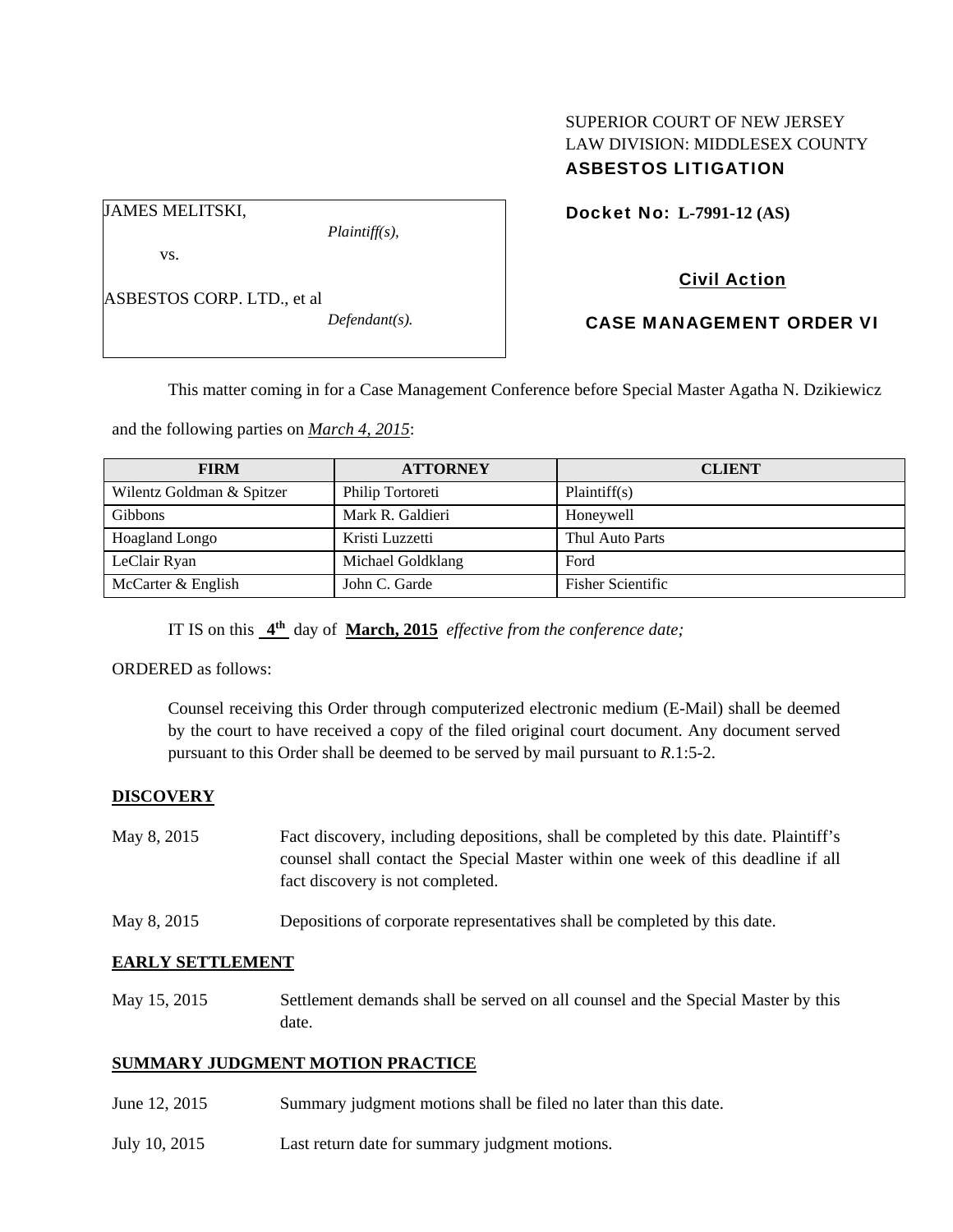### **MEDICAL DEFENSE**

| May 8, 2015     | Plaintiff shall serve medical expert reports by this date.                                                                 |
|-----------------|----------------------------------------------------------------------------------------------------------------------------|
| May 8, 2015     | Plaintiff is to arrange for the transfer of pathology specimens and x-rays, if any,<br>to McCarter & English by this date. |
| August 14, 2015 | Defendants shall identify its medical experts and serve medical expert reports, if<br>any, by this date.                   |

### **LIABILITY EXPERT REPORTS**

- August 14, 2015 Plaintiff shall identify its liability experts and serve liability expert reports or a certified expert statement by this date or waive any opportunity to rely on liability expert testimony.
- September 14, 2015 Defendants shall identify its liability experts and serve liability expert reports, if any, by this date or waive any opportunity to rely on liability expert testimony.

#### **ECONOMIST EXPERT REPORTS**

- August 14, 2015 Plaintiff shall identify its expert economists and serve expert economist report(s), if any, by this date or waive any opportunity to rely on economic expert testimony.
- September 14, 2015 Defendants shall identify its expert economists and serve expert economist report(s), if any, by this date or waive any opportunity to rely on economic expert testimony.

#### **EXPERT DEPOSITIONS**

September 30, 2015 Expert depositions shall be completed by this date. To the extent that plaintiff and defendant generic experts have been deposed before, the parties seeking that deposition in this case must file an application before the Special Master and demonstrate the necessity for that deposition. To the extent possible, documents requested in a deposition notice directed to an expert shall be produced three days in advance of the expert deposition. The expert shall not be required to produce documents that are readily accessible in the public domain.

#### **PRE-TRIAL AND TRIAL**

June 25, 2015 @ 10:00am Settlement conference. All defense counsel shall appear with authority to negotiate settlement and have a representative authorized to negotiate settlement available by phone. Any request to be excused from the settlement conference shall be made to the Special Master no later than 4:00pm of the day prior to the conference. September 17, 2015 @ 10:00am Settlement conference. All defense counsel shall appear with authority to negotiate settlement and have a representative authorized to negotiate settlement available by phone. Any request to be excused

\_\_\_\_\_\_\_\_\_\_\_\_\_\_\_\_\_\_\_\_\_\_\_\_\_\_\_\_\_\_\_\_\_\_\_\_\_\_\_\_\_\_\_\_\_\_\_\_\_\_\_\_\_\_\_\_\_\_\_\_\_\_\_\_\_\_\_\_\_\_\_\_\_\_\_\_\_\_\_\_\_\_\_\_\_\_\_\_\_\_\_\_\_\_\_\_\_\_\_\_\_\_\_\_\_\_\_\_\_\_